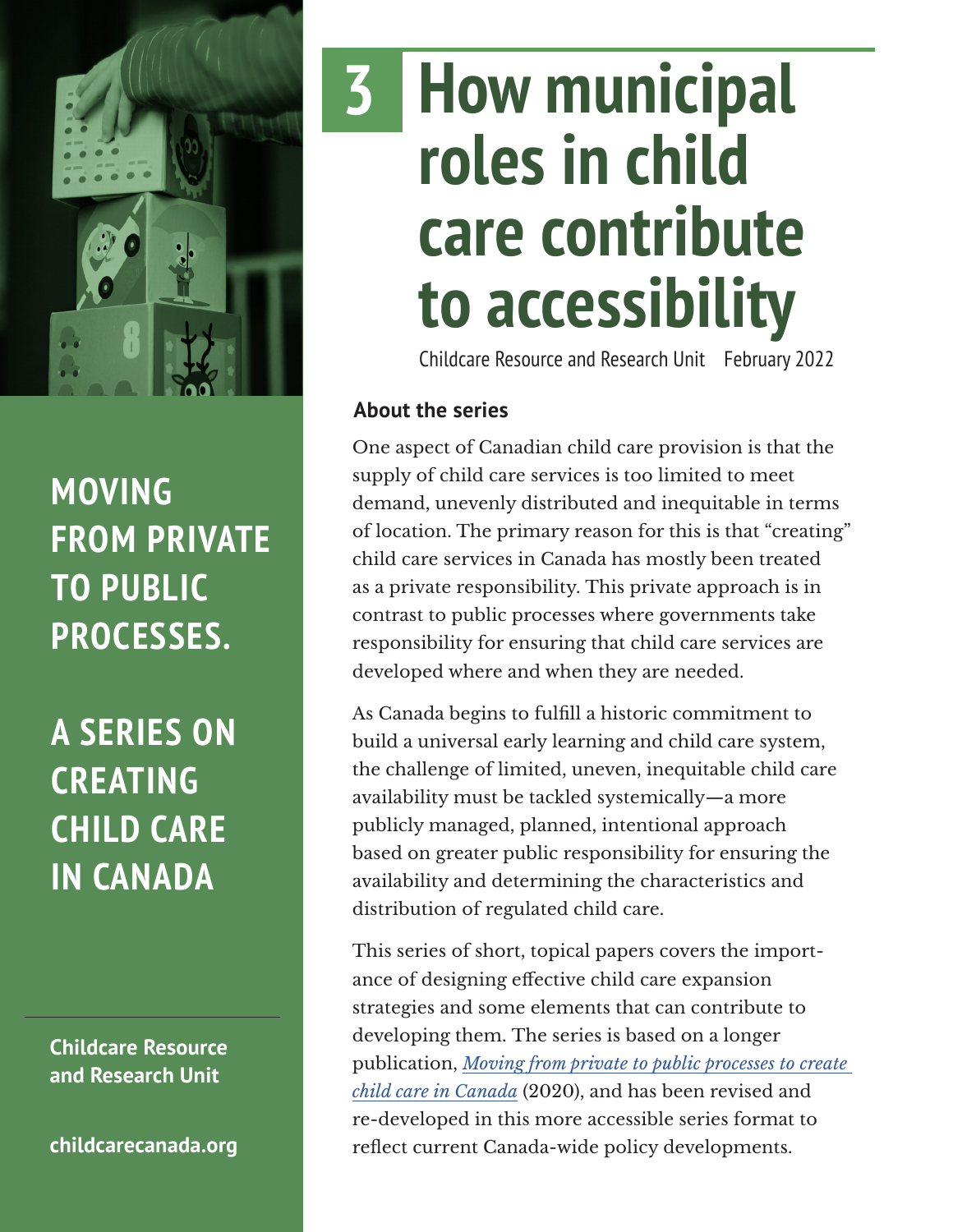#### **What's the issue?**

This paper explores the key roles municipalities and other local government entities can play in enhancing public management associated with creating child care services. In many countries, and to a considerably lesser extent in Canada, local municipal level governments play a variety of roles in child care services. These include planning, administration, and financing, all of which can contribute to improving child care availability. This paper concentrates on how municipalities can facilitate, support and assist creation of child care services. [Paper 4 in this series](https://childcarecanada.org/publications/other-publications/22/02/how-publicly-delivered-child-care-services-contribute) addresses local government's direct provision of child care services.

#### *What is a municipal level government?*

In Canada, municipal governments are defined as

local authorities created by the provinces and territories to provide services that are best managed under local control. They raise revenue (largely from property taxes, local charges and provincial grants) and impact people's daily lives in numerous ways, from garbage pick-up and public transit to fire services, policing and programs at community centres, libraries and pools. Municipal governments include cities, towns, villages and rural (county) or metropolitan municipalities (Plunkett, 2013).

While municipalities may be defined somewhat differently in other countries and may have different roles and responsibilities from their Canadian counterparts, they are a local level of government — "the level that best understands the needs of local populations and where participation can most easily occur" (Jenson & Mahon, 2002: ii).

Canadian municipalities have an important, defining characteristic: they are "creatures of the provinces", or "located under provincial jurisdiction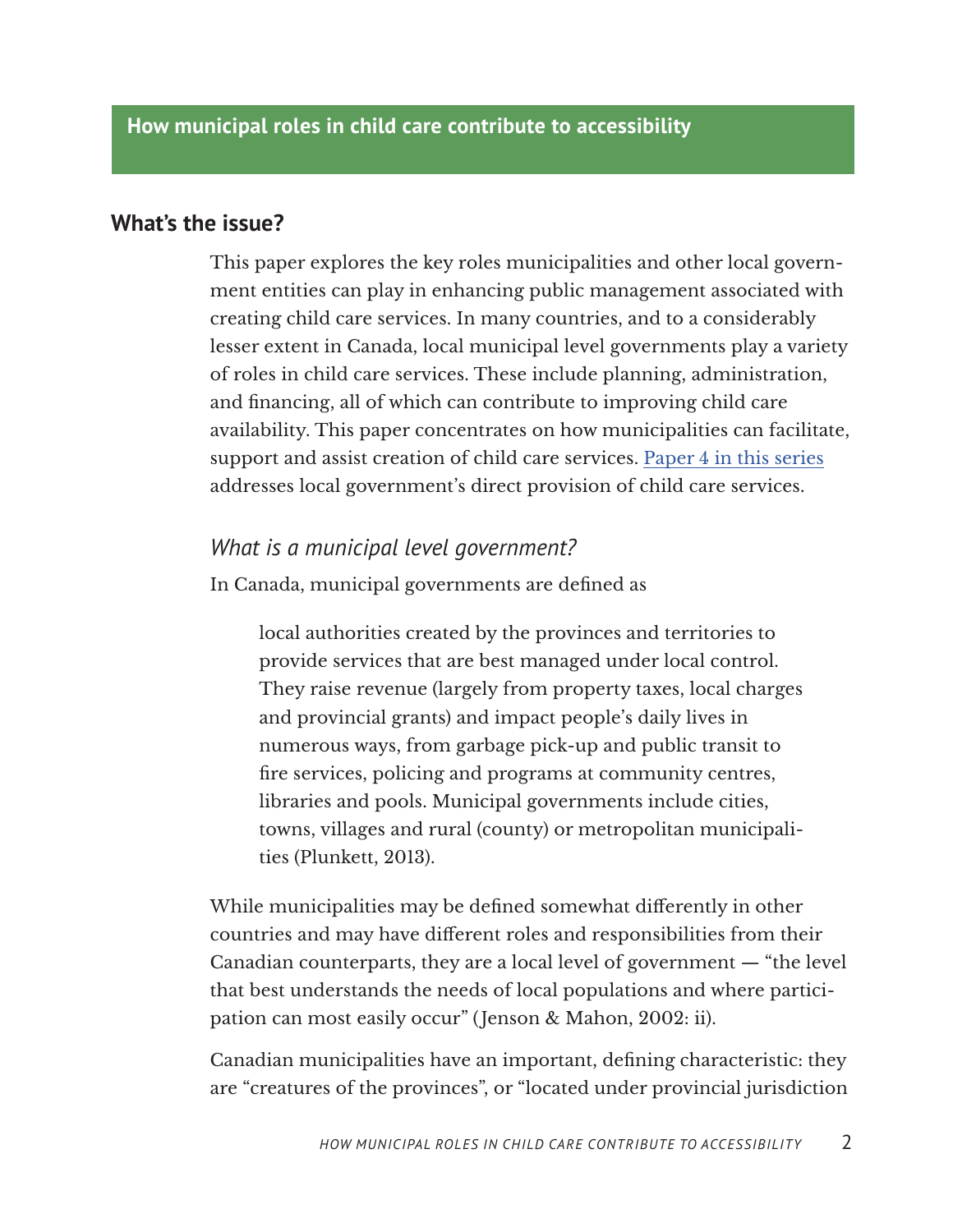in the Constitution", with limited capacity to generate revenue on their own (Good, 2019). This arrangement has been described as "a set of intergovernmental relations that were designed in the 19th century, when many more people lived in rural than urban areas" (Jenson and Mahon, 2002: 1). It is noteworthy that municipal level entities relevant to child care can have quite different definitions and characteristics in different Canadian provinces. For example, Ontario has defined 47 amalgamated muncipal and regional entities (Consolidated Municipal Service Managers (CMSMs) and District Social Services Boards (DSSABs)), while in Saskatchewan there are 775 municipalities, most of which have very small populations. In this paper, the term "municipality" is used generally to mean a geographical area in which the inhabitants share a common local government.

#### **What's the context?**

In many countries, the local level of government plays an important variety of roles in early learning and child care (ELCC). In countries with well-developed ELCC systems such as Sweden, Denmark, Norway, France, Slovenia, Germany (a federation like Canada with intermediate level sub-national states/provinces) and others, it is the local, municipal level of government that is charged with the responsibility for administering child care services, planning, developing new services, and ensuring service availability. Contributing to financing ELCC services along with the national government may also be a municipal responsibility, as is the case in Sweden and Norway (which have quite differently arranged tax systems than Canada).

The idea that service management and delivery should be determined and managed locally is consistent with the concept of subsidiarity, the principle that tasks are best handled by the lowest level competent authority. In this view, one of the benefits of local management of program delivery is that it enables democratic participation of community members, parents and children in the ELCC services so as to best ensure responsive programming. While the term subsidiarity may be used in various ways, Jenson and Mahon's observation noted earlier that the local level "best understands the needs of local populations and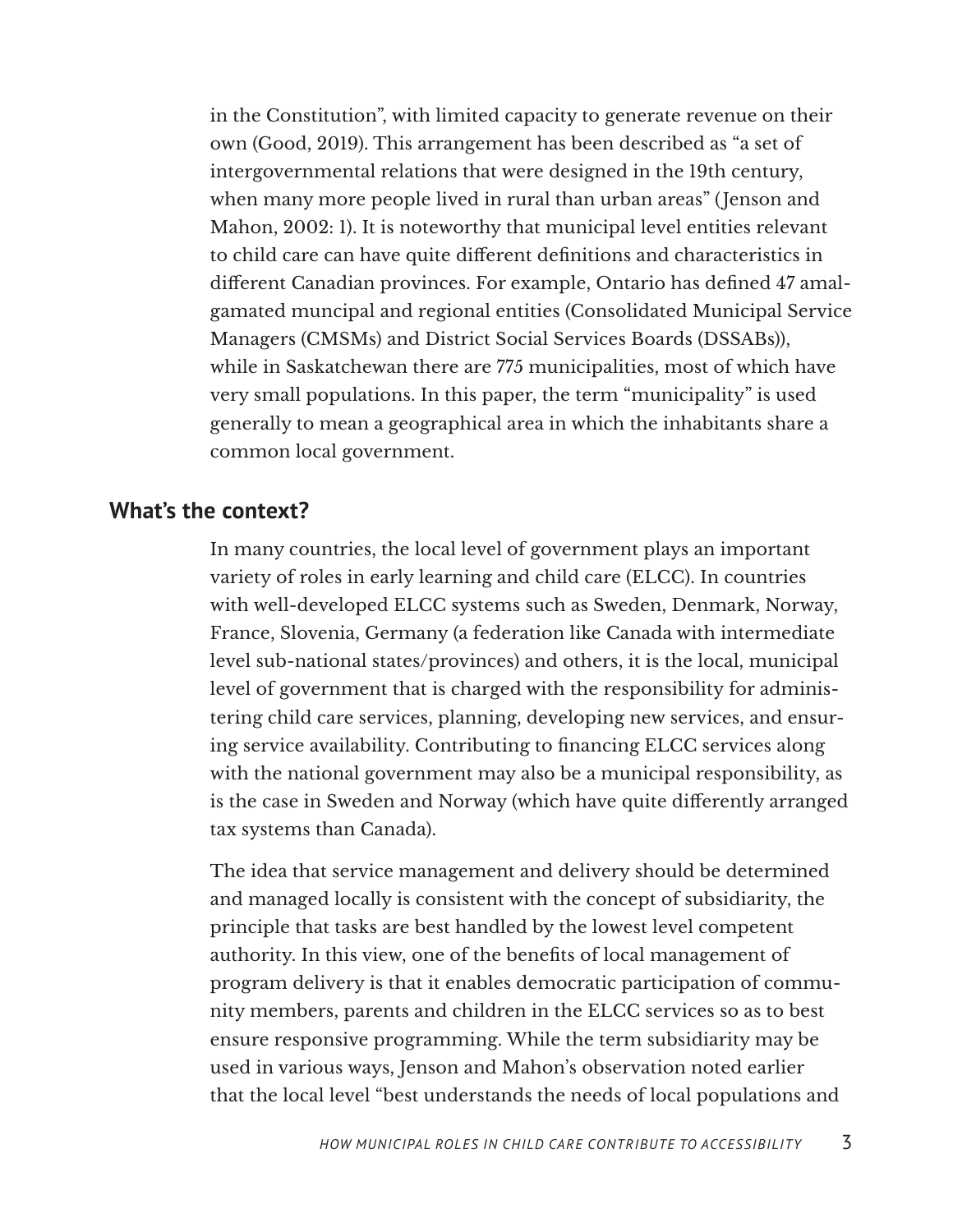where participation can most easily occur" ( Jenson & Mahon, 2002: ii) is the definition adopted in this paper. Looking at this in the Canadian context, Torjman and Leviten-Reid observed that "local governments are in a position to promote awareness of the pressing social needs in the community and of the importance of social investment. They can foster a sense of responsibility for social well-being among all sectors including business, community groups and other levels of government" (2003: 4).

However, as child care scholar Rianne Mahon (2004) has pointed out, although communities are the place where the policies of senior levels of government are best put in place, local management is sustainable only if it is supported by the policy and financing to which senior levels have greater access. This is particularly the case in Canada where municipalities have no legal status and limited revenue generating power. It is in the interest of local governments to deliver and manage ELCC programs to meet local needs because adequate child care is important for ensuring the sustainability, prosperity and growth of local communities (Jenson & Mahon, 2002; Korpi, 2007).

Making municipal roles central to child care policy in Sweden's well-developed child care system exemplifies how the national government has supported and strengthened the system from the beginning. As early as 1975, with introduction of the first national *Preschool Act*, child care became a mandatory municipal task: "municipalities were obliged to take responsibility for its expansion" (Korpi, 2007: 26).

It was during the rapid expansion of child care in Sweden in the 1970s that the municipal role in creating services came into full force, as "given the lack of land for building, flats were used for day care centres... In Stockholm...the city had an option on all vacant flats on the ground floor of apartment blocks which they could inspect to see if they might be suitable as premises for day care centres" (Korpi, 2007: 33). Korpi also commented that "the arguments for attracting people and companies to specific municipalities were now not just good living conditions, schools and outdoor life, but also easily accessible child care of high quality. Soon there was not a single new housing area planned without premises for child care" (2007: 36).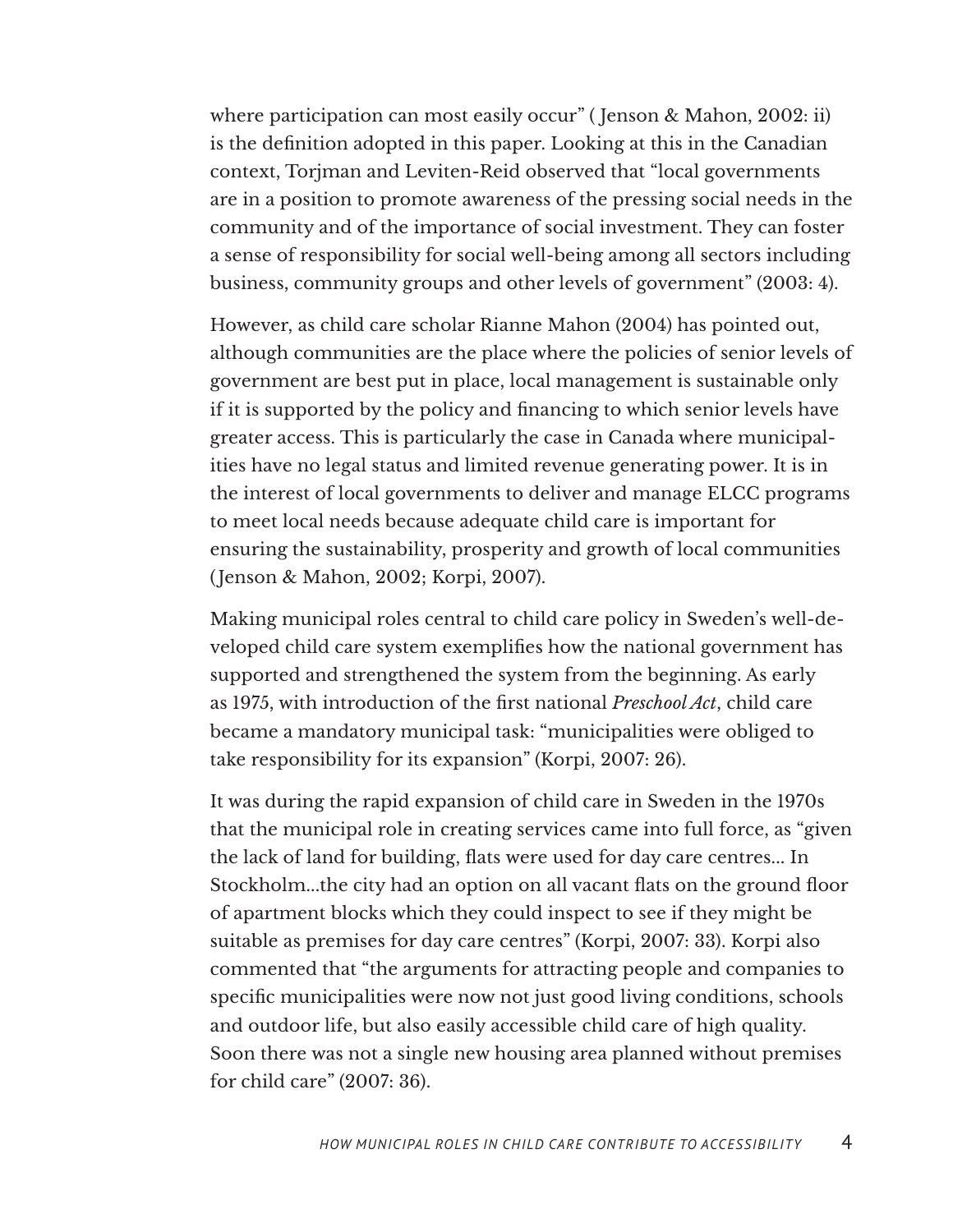As discussed earlier, part of the context for considering the role of municipalities in child care in Canada is their legal status: in Canada, municipalities are "creatures of the provinces", with "no inherent powers — only the powers given by the province, generally in a statute" (City Solicitor City of Toronto, 2000). Considering the differences in approaches to municipalities in different provinces, this commentary went on to observe that "because the powers of cities depend on the political will of the province concerned, municipal powers vary greatly across Canada. Like a parent, one province can allow municipalities little discretion while another allows extensive independence" (City Solicitor, 2000: 1-2). This status does not prevent municipalities from being assigned (as in Ontario) or assuming (as in British Columbia) various roles in child care. However, depending on the province, the specific roles and responsibilities that may have an impact on child care vary.

A key paper by Jenson and Mahon, which examines the balance of government roles and responsibilities with respect to child care notes, "Until the 1960s, most public involvement in child care came from municipal authorities. Then in 1966 the establishment of the shared-cost Canada Assistance Plan (CAP) brought both the federal and provincial governments into the field" (2002:ii). They observe that at this time Canadian municipal level governments lost their status in children's services. A report from the Muttart Foundation notes:

Municipal level governments across Canada play limited roles in the support or delivery of early learning and care. The provinces' jurisdiction over education and social services leaves municipal level governments outside Ontario without mandated roles or responsibilities for the oversight or management of services, while the reliance on markets for the financing and delivery of child care presents them with organizational and funding barriers to overcome should they choose to take on more discretionary ones (Muttart Foundation 2016: 8).

Thus, the various roles of municipalities in ELCC have never been very well developed in Canada. Prentice has noted that Canada has instead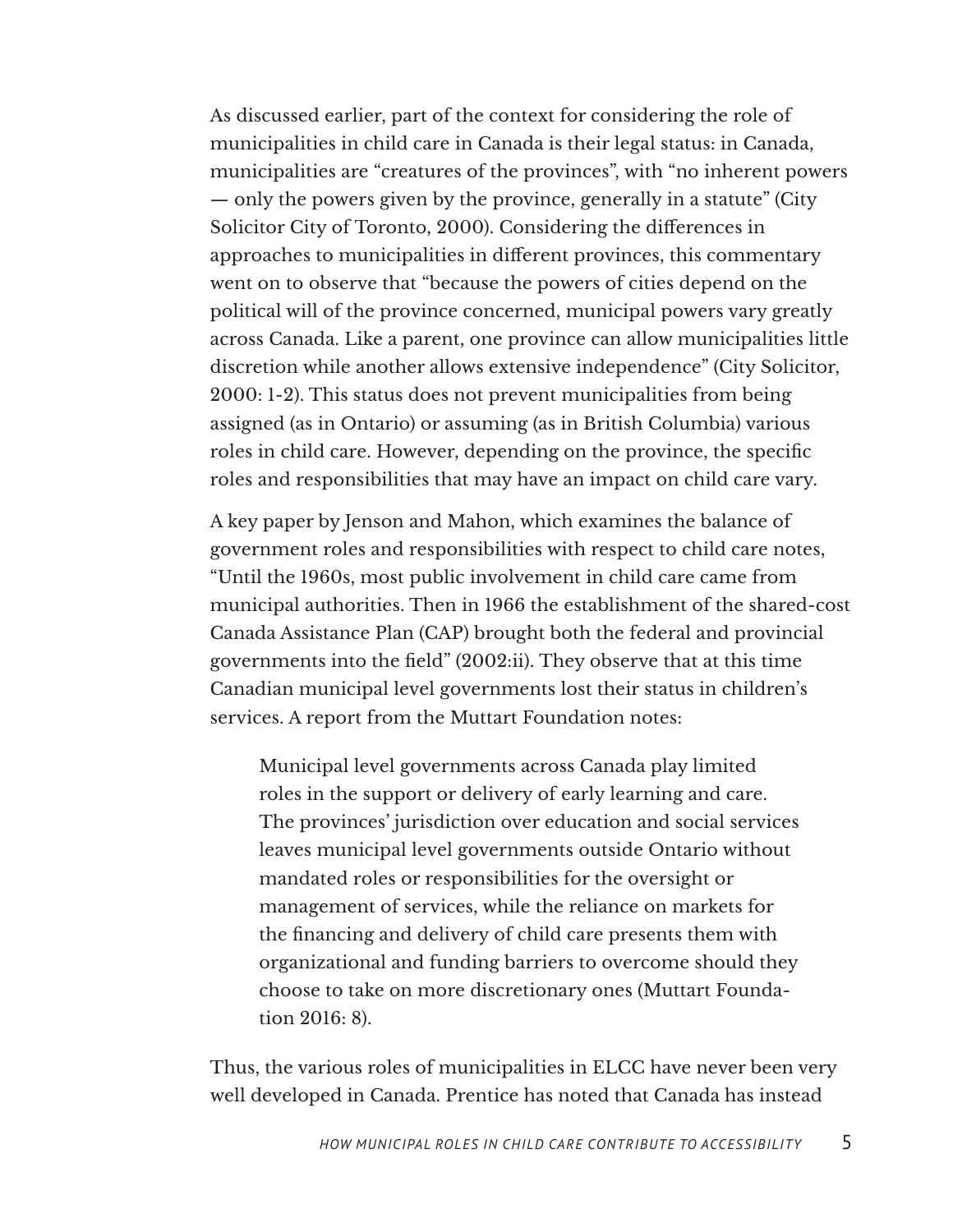primarily relied on the "third sector" to "initiate and deliver child care, part of a long tradition of voluntary sector delivery of social and personal services" (2007) in addition to relying on entrepreneurs to develop and deliver child care. This has been true throughout Canada, including in Ontario, despite its unique approach amongst provinces and territories when it comes to the role of municipalities in planning, funding and administering child care.

Two provinces have a long history of municipal involvement in child care, Ontario and Alberta, with Ontario standing out for its long-time administrative role in child care. Municipalities have been a key part of the child care picture in Ontario for more than 75 years. Ontario's first child care policy paper stated "The significant municipal role contributes to greater appropriateness of local services...and should be retained and strengthened" (Ministry of Community and Social Services, 1981: 58). The role of municipalities was amplified in Ontario with *New directions for child care*, a significant policy document that –among other things further increased support for local planning, community participation and funding for local initiatives (1987). The current system of 47 Consolidated Municipal Service Managers (CMSMs) and District Social Services Administration Boards (DDSABs) was established in the late 1990s at a time of extensive provincial cutbacks and amalgamation of some municipalities such as Toronto (see: Graham & Phillips, 2008). In 2000, the municipal service planning role was mandated by the provincial government.

Ontario's municipal roles have included operation of public services, funding, local service planning, and administration. Ontario municipalities have historically played, and continues to play, a unique role in administering child care and other early years programs.

Alberta is the only other province that has historically had a significant municipal role in child care. It was different from Ontario's approach as—while it was provincially designed—the role was not mandated. Unlike Ontario, where municipalities have played multiple roles, Alberta municipalities were more focused on delivering child care, operating,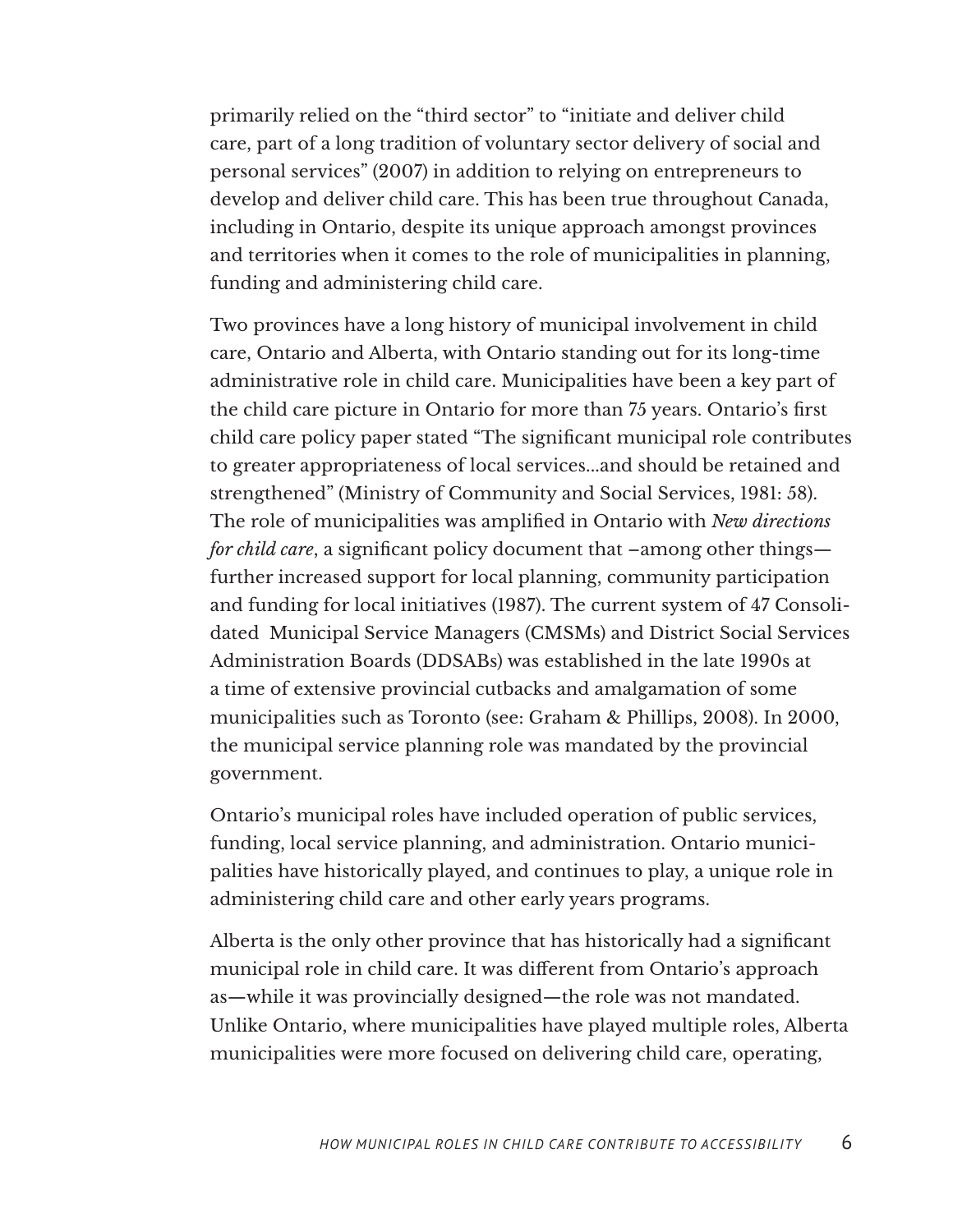and funding a share of more than 60 public child care centres between the 1970s and 1990s (Langford, 2011).

Under Alberta's 1966 provincial *Preventive Social Services Act*, municipal level governments could then deliver "approved preventive social services" (i.e., child care) while the federal Canada Assistance Plan, also introduced in 1966, allowed transfer funds to support them. As in Ontario, the eligible costs of provincially approved services were shared among three levels of government (20 % municipal – 30% provincial – 50% federal funds) (Muttart Foundation, 2011). At the end of the 1970s, the Alberta government changed its approach to funding child care services, "largely removing the financial capacity of municipal level governments to develop, support and deliver child care services in response to community needs, and repositioned them as potential service providers or supporters of services, on a similar footing with private non-profit and for-profit organizations" (Muttart Foundation, 2011: 10). The large Alberta municipalities sought and were granted direct transfer payments for child care through the Canada Assistance Plan with no provincial contribution (called a "flow-through" by Jenson & Mahon, 2002) but by 1996, the combination of changes to provincial and federal funding and policy changes<sup>1</sup> led to the demise of almost all Alberta's municipal child centres.

#### **What's the current state?**

#### *Ontario*

Today Ontario is the sole Canadian province that delegates authority and responsibility to municipalities while retaining control over child care policy overall, as well as key aspects of child care provision such as licensing and many elements of financing. Since 1998, when provincial legislation amalgamated a number of social programs, Ontario's role in child care has been managed through the amalgamated Consolidated Municipal Service Managers (CMSMs) and the 47 District Social Services Administration Boards (DSSABs) or local system managers. Provincial child care legislation defines the municipal government roles in

<sup>1</sup> Including the replacement of the cost-shared Canada Assistance Plan with the block fund Canada Health and Social Transfer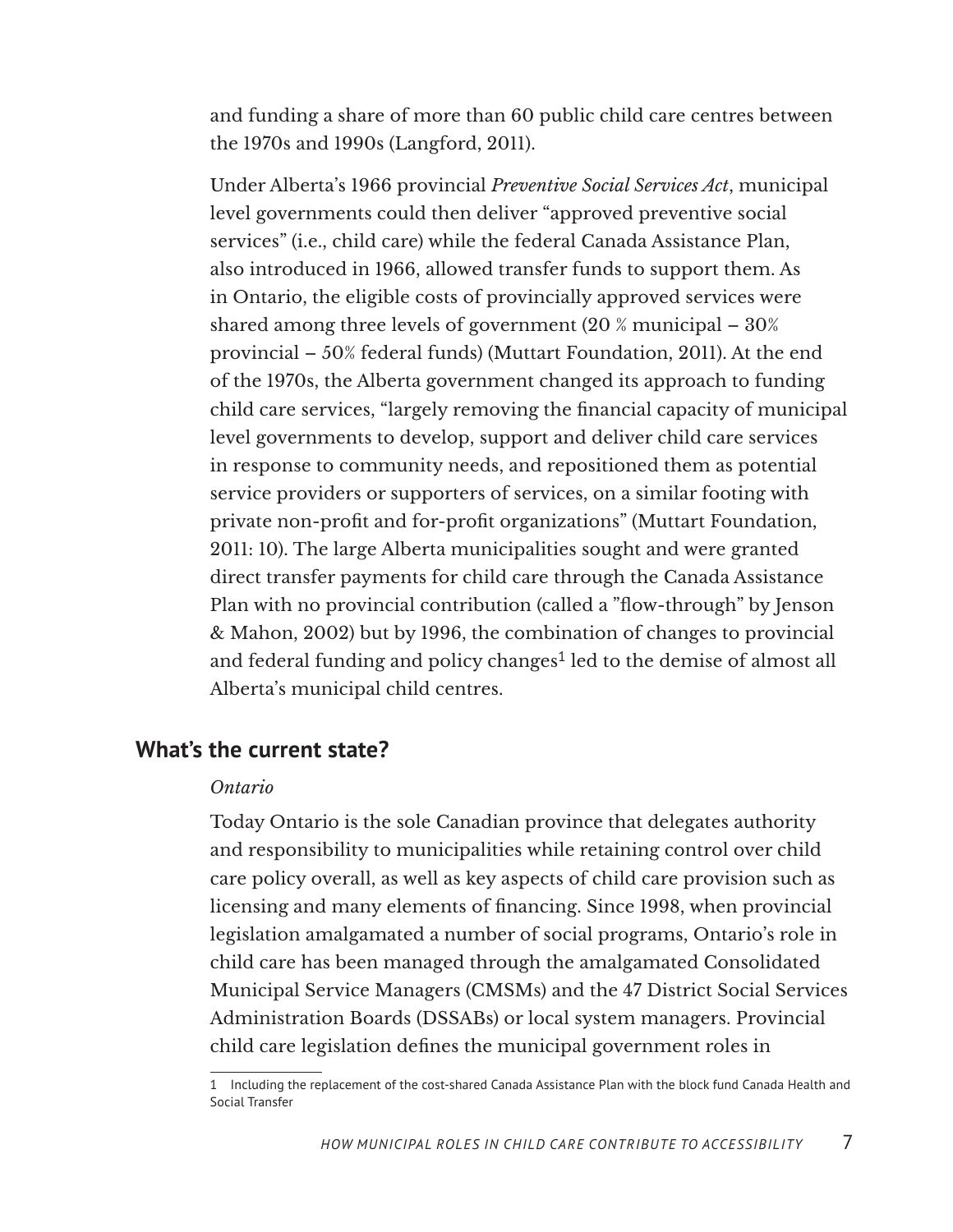regulated child care, which include contributing some financing, administration and local service management, service planning and directly operating child care services, which is discretionary. School boards and CMSM and DSSABs work together planning for child care in schools as well as developing priorities for creating child care spaces in schools.

Municipalities finance at least 20% of the child care budget for fee subsidies, operating funds, EarlyON centres (family resource programs) and resources for children with disabilities, and 50% of administration costs (the remaining 80% and 50%, respectively, have been paid by the provincial government). However, the provincial share of municipal costs are slated to be reduced in 2022. Municipalities may also implement their own initiatives to raise revenue or resources for child care, although their discretionary options for this are limited. For example, at times, Toronto has used community benefit contributions under Section 37 of *Ontario's Planning Act*. A "Section 37" under *Ontario's Planning Act* allows a municipality to negotiate for community amenity benefits when a development requires a zoning by-law amendment. A number of child care centres in Toronto have been a result of this process.

Ontario municipalities are responsible for administering the public financing and administering other aspects of provision of regulated child care in their area. This includes administering provincial funding for fee subsidies for eligible families, wage subsidies to enhance staff salaries and benefits of staff and special needs resourcing funds to support the inclusion of children with disabilities in child care. Since 2012, when the provincial government "modernized" the funding formula determining funds transferred from the provincial government, municipalities have had considerably more discretion about how funds were to be spent between child care funding categories.

The local service system management role in Ontario also includes municipal administration of "service contracts" for parent fee subsidies with operators and managing the wait list for fee subsidies, although the provincial government sets the criteria under a provincial income test for family eligibility for a fee subsidy. Overall, the provincial government determines which services are eligible to receive subsidized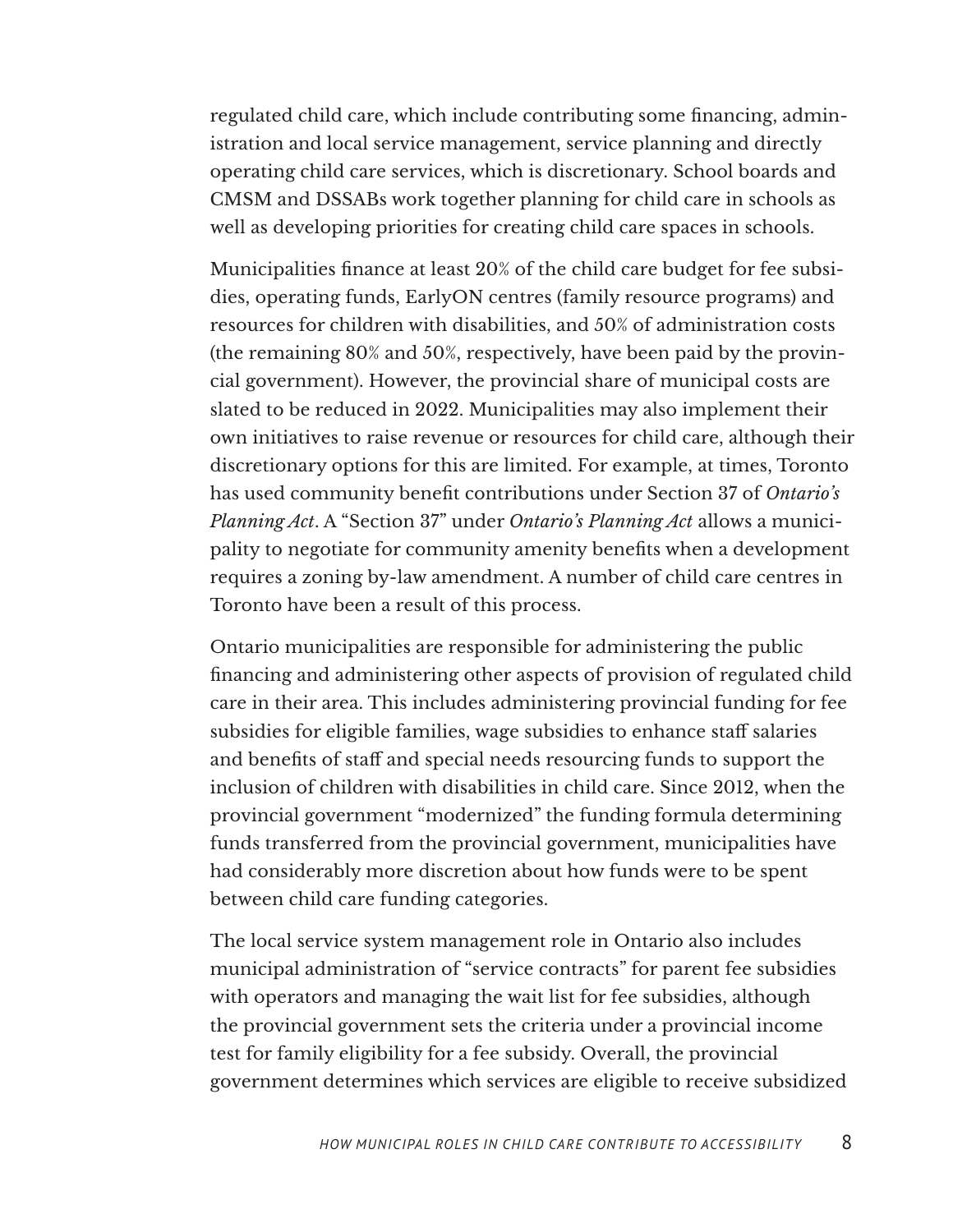families but local system managers can further define the operation of the subsidy program. For example, in Toronto since 2004, new for-profit operators are ineligible for service contracts for subsidy provision. Cleveland reported in 2018 that 16 of the 47 CMSMs/DDSABs had a moratorium on service contracts with new for-profit operators and restricted funding in various ways (Cleveland, 2018).

In addition to financing and local service system management, each municipality is required to engage in service planning for child care, creating a service plan that guides the development, funding and maintenance of child care in their geographical area.

A number of Ontario municipalities still directly operate public child care programs in their community although the proportion of child care spaces delivered through municipally operated centres has significantly declined in the last thirty years. Changes to the provincial funding formula and other funding decisions led some municipalities to close publicly run centres as a cost-cutting measure. [Paper 4 in this series](https://childcarecanada.org/publications/other-publications/22/02/how-publicly-delivered-child-care-services-contribute) on public child care provision describes this in Ontario.

Finally, many municipalities in Ontario have "grown into" being what Cleveland called "caretakers of quality", as half of the municipal entities use a quality measurement tool (Cleveland, 2018), with some (Wellington County and the City of Toronto, for example) also engaging in research.

#### *Alberta*

In Alberta, the situation of municipal involvement in ELCC is quite different today than it was when there were provincial and federal funding arrangements that encouraged and supported many municipalities to become involved in child care. Today Alberta has only a small municipal service provision role, with four smaller municipalities supporting services. For some years, the municipalities of Beaumont, Jasper, Drayton Valley and the Municipal District of Opportunity all have had centres benefitting from municipal support of one kind or another, including operating the centres as the license holder, to providing the facility. [Paper 4 in this series](https://childcarecanada.org/publications/other-publications/22/02/how-publicly-delivered-child-care-services-contribute) on publicly delivered child care includes a detailed description of the Drayton Valley child care initiative.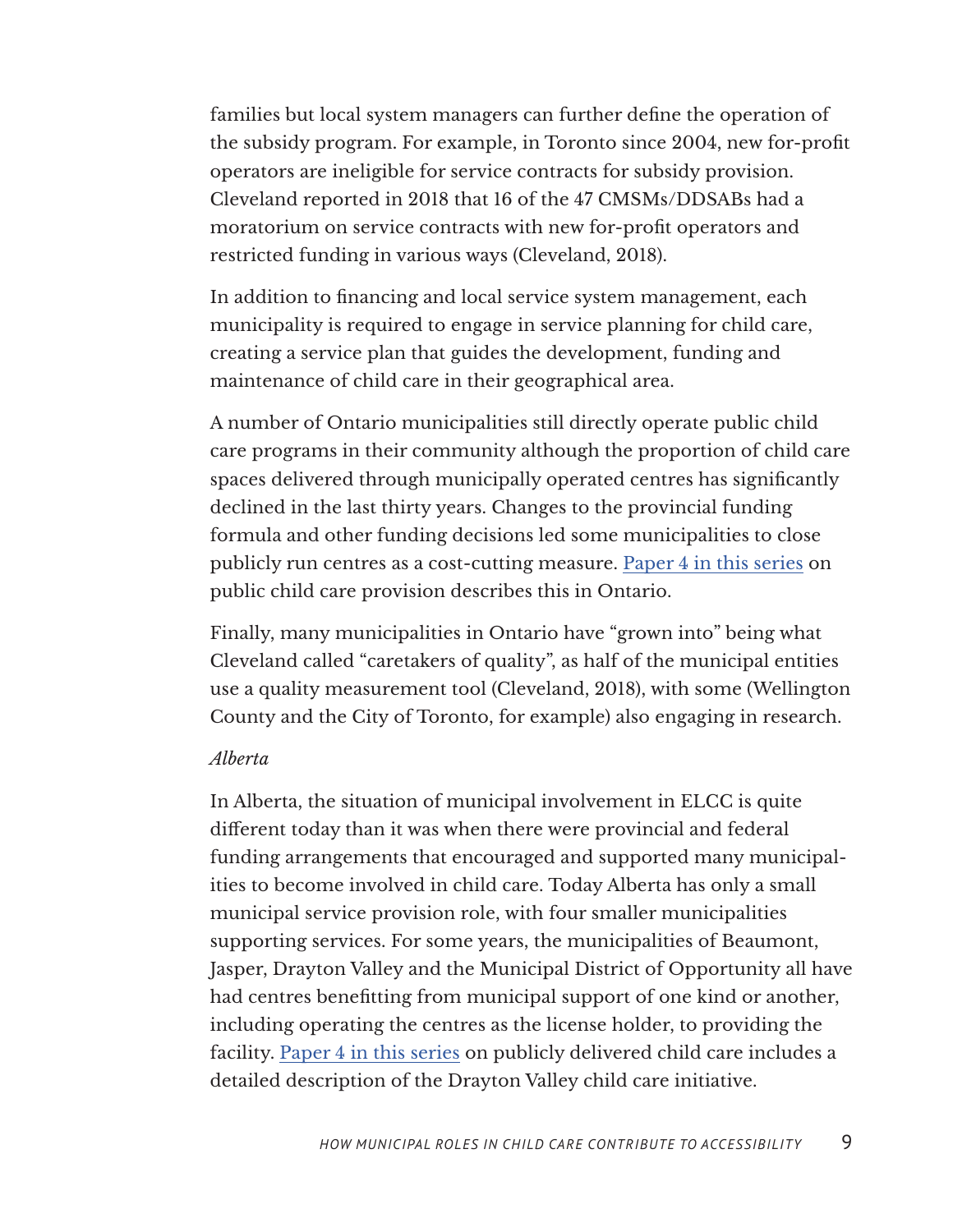#### *Saskatchewan*

Saskatchewan also has a small municipal role in supporting or operating as the license holder child care centres in a number of municipalities all very [small rural villages.](https://archive.cupe.ca/updir/Public_profile_Vibank.pdf) This has arisen serendipitously, not through a provincial initiative.

#### *British Columbia*

British Columbia does not have a legislated role for municipalities in child care but municipalities in Metro Vancouver have played a significant voluntary role in the planning and funding of child care since the 1990s. The City of Vancouver took the lead when it began involvement with the *Civic Child Care Strategy* in 1990 (Molina, 2017). The City of Vancouver is currently involved in child care in several ways through a comprehensive strategy<sup>2</sup> that includes policy on child care directions, a unique approach to demand forecasting, creating non-profit services, negotiating for child care as an amenity in the land use planning and development process and providing capital grants to non-profit service providers. These grants are funded through direct municipal investment (mainly developer fees), and comprise three percent of the city's capital investments overall (Molina, 2017). Although the City of Vancouver does not directly operate child care facilities, they do contribute funding and provide first refusal for new centres to the Vancouver Society of Children's Centres (VSOCC), which the City of Vancouver initiated and now operates 14 non-profit centres.

There are 17 municipalities in the Metro Vancouver area, and a number of them play similar (although somewhat less extensive) roles in supporting child care though zoning, demand measurement and rental provisions. A number of municipalities have their own child care strategies, and others include child care objectives/policies in their Official Community Plan (Spicer, 2015).

In addition to Vancouver's long-time municipal role, the provincial government has supported municipaltiies across BC to take on a formalized role in child care planning as part of the provincial child

<sup>2</sup> A new City of Vancouver child care policy report is expected to be released in spring, 2022.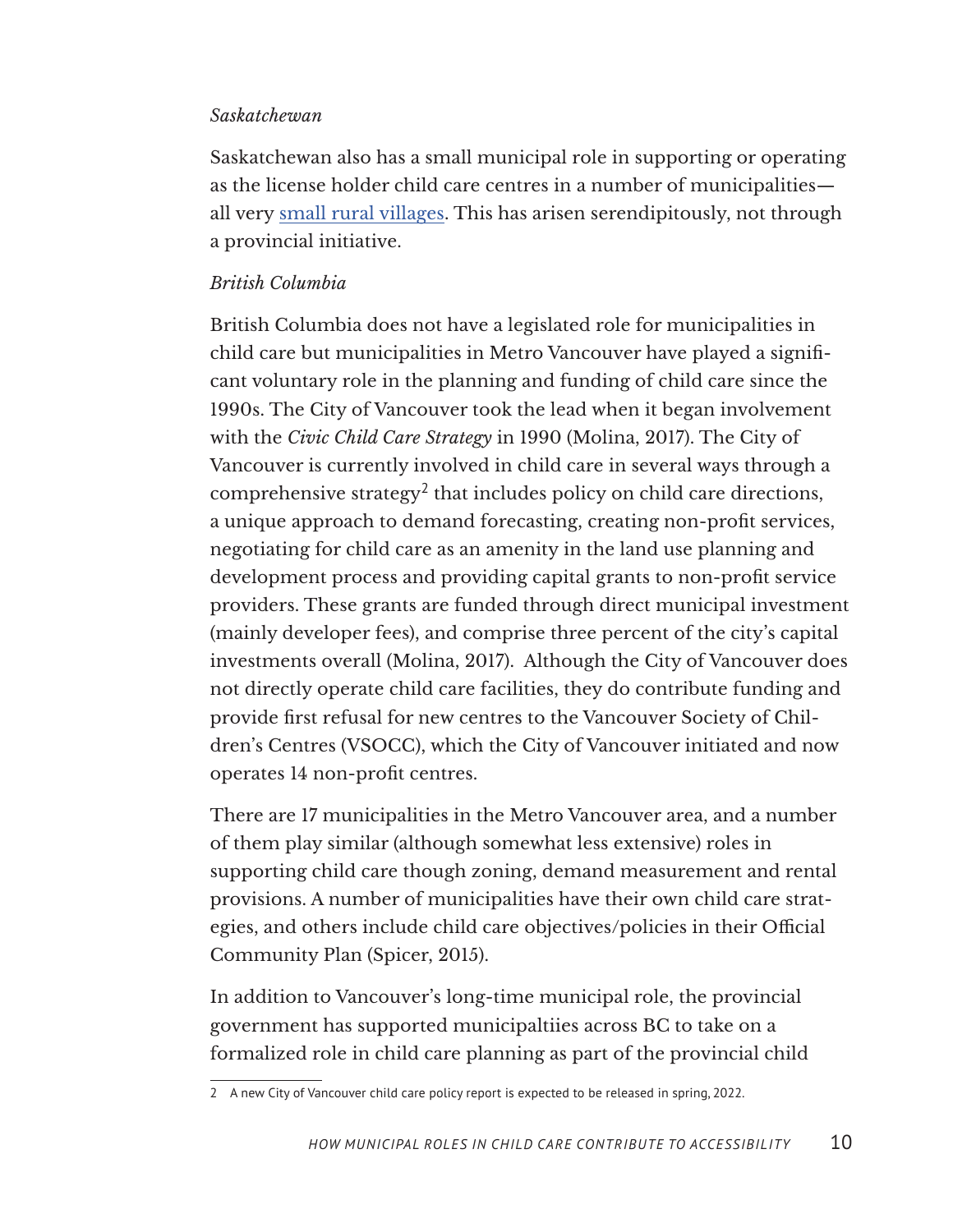care expansion plan. Using funds secured through the BC bilateral agreement with the federal government under the federal Multilateral Early Learning and Child Care Framework, the provincial government has collaborated on planning and child care service creation with the Union of British Columbia Municipalities (UBCM). Since 2018, UBCM has administered funds to municipalities for the *Child Care Community Planning Program* and the *[Community Child Care Space Creation Program](https://www2.gov.bc.ca/assets/gov/family-and-social-supports/child-care/running-a-daycare-or-preschool/ubcm-newspaces-infographic.pdf)* (Government of British Columbia, 2019).

Under the *Child Care Community Planning Program*, eligible local municipal government projects were funded to engage in child care planning activities, and develop a community child care space creation plan. This program represented a new role for local government in BC to play in planning and creating child care, and also allowed the provincial government to collect data on local demand to be used to their own province wide planning. The local projects funded collect information on child care needs, create an inventory of existing child care spaces, identify space creation targets over the next 10 years; and identify actions that can be taken to meet those space creation targets. Unlike Ontario, participation in this kind of planning is voluntary and by application (Union of British Columbia Municipalities, 2020).

*The Community Child Care Space Creation Program* is also administered by the UBCM and provides local governments with up to \$1 million to create new licensed child care spaces for children aged 0-5. These spaces can be within their own facilities or in a facility under a long-term lease agreement by the local government, with a priority on programs child care directly operated by the local government or public sector organization (i.e. school district), for underserved populations and non-standard hours child care. The spaces created through UBCM's program must be with non-profit and public operators. Several municipalities have been able to access the various programs in tandem, significantly developing their child care system in a short period of time. For example, the small town of Qualicum Beach received \$2 million (from *Space Creation* and *New Spaces* programs) to build a new non-profit child care centre on publically owned land and also partnered with other municipalities in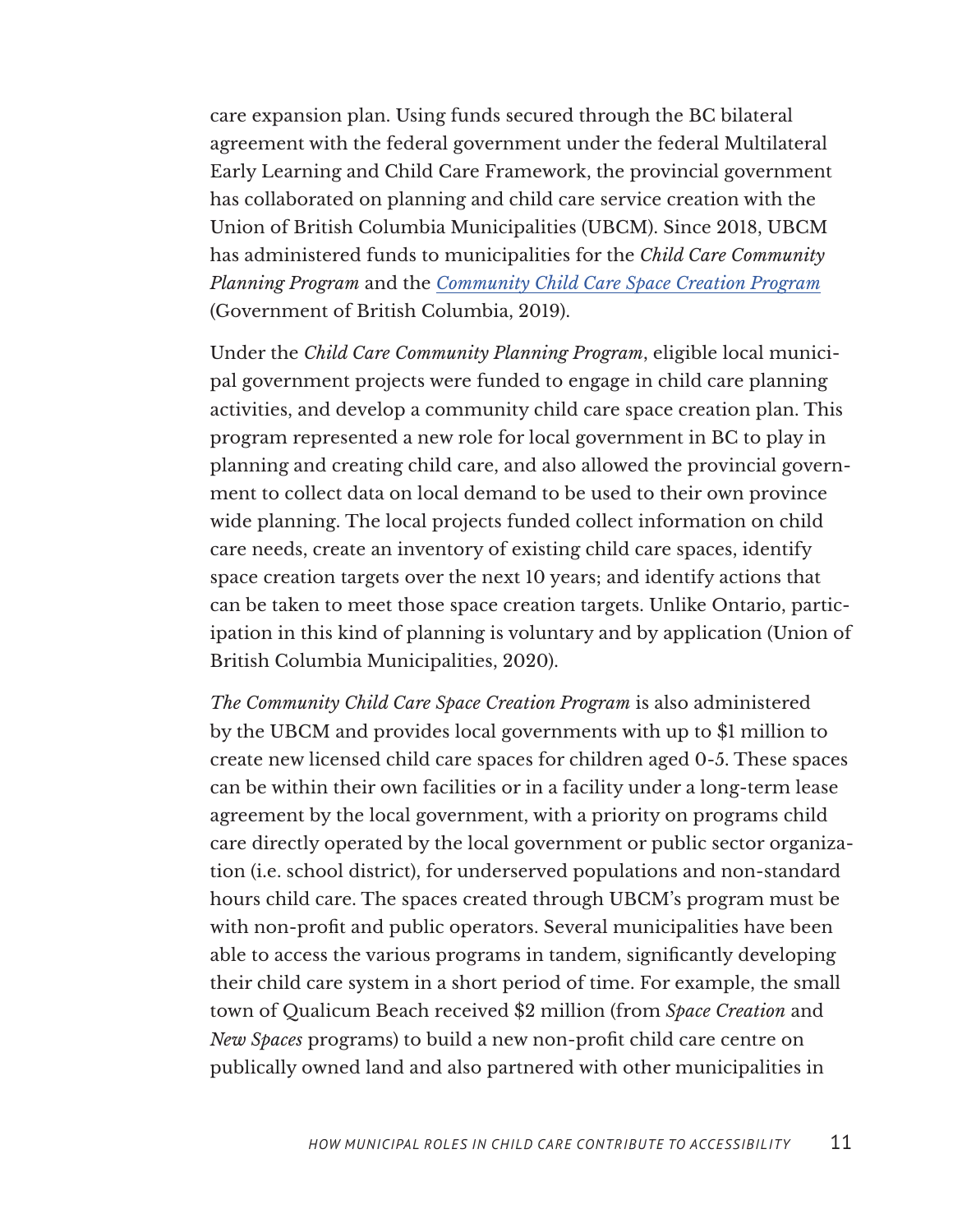their region to develop a shared Community Plan using \$125,000 from the *Community Planning Program* (PQB News, 2020).

British Columbia provides an illustration of how municipal involvement in child care can play a key role even without the long history and mandate illustrated by Ontario's delegation of responsibilities to them. The funding through UBCM engages the BC municipalities to build capacity for local child care planning linked to creating child care services and to begin integrating child care into local initiatives.

#### **Conclusion**

These examples from three provinces illustrate how local governments can play key roles in expanding child care services. It is striking that the histories and mandates of municipal roles in child care in the three provinces are quite different from one another, from British Columbia's voluntary assumption of a municipal role by the City of Vancouver, to Alberta municipal involvement, which has shifted over time, to Ontario's delegation of a number of responsibilities by the provincial government. These illustrate but a few of the creative ways in which municipal fiscal, planning, administration tools and capacity to work effectively at the local level can be leveraged to support child care expansion. As the British Columbia case shows, most recently a provincial initiative to engage municipalities across the province through their organization (BCUM) supported by provincial funding has been strengthened by federal funding, first through the 2017 Multilateral Agreement, and in 2021, by the substantial new transfer funds to provinces.

Thus, funding and capacity support from senior levels of government are essential for leveraging local municipal involvement in creating child care. As Canada's long-term commitment to build a universal child care system takes shape, well-shaped roles for municipal-level governments can play key roles in reaching the desired goals.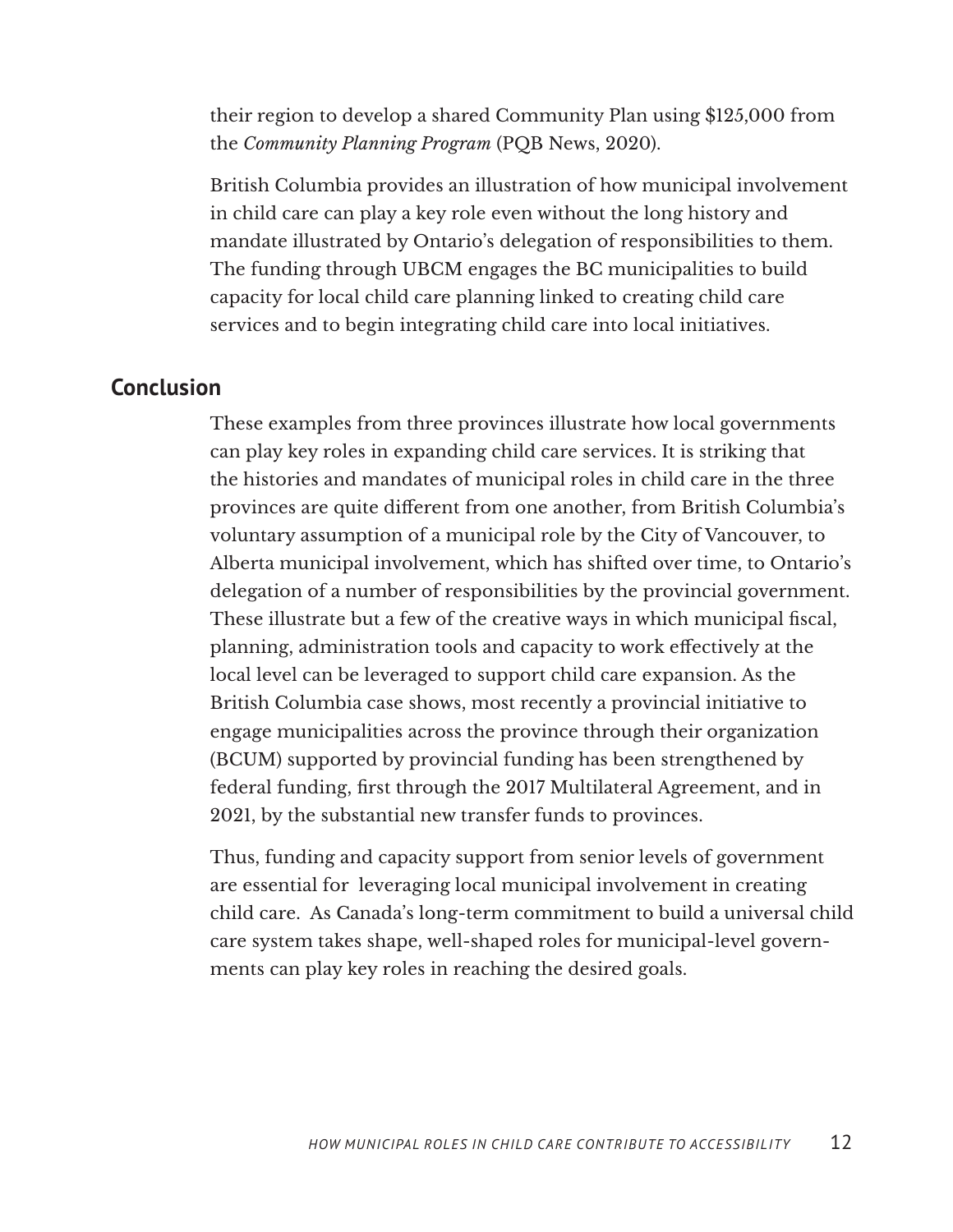#### **References**

City Solicitor, City of Toronto. (2000). P*owers of Canadian cities - The legal framework*.

https://www.toronto.ca/ext/digital\_comm/inquiry/inquiry\_site/cd/gg/ add\_pdf/77/Governance/Electronic\_Documents/Other\_CDN\_Jurisdictions/Powers\_of\_Canadian\_Cities.pdf

- Cleveland, G. (2018). Affordable for all: *Making licensed child care affordable in Ontario*. Cleveland Consulting. <https://childcarepolicy.net/full-report-affordable-for-all/>
- Good, K. (2019). Municipalities deserve more autonomy and respect. *Policy Options*. [https://policyoptions.irpp.org/magazines/november-2019/municipali-](https://policyoptions.irpp.org/magazines/november-2019/municipalities-deserve-more-autonomy-and-resp)

[ties-deserve-more-autonomy-and-respect/](https://policyoptions.irpp.org/magazines/november-2019/municipalities-deserve-more-autonomy-and-resp)

- Government of British Columbia. (2019). *Two programs, more spaces*. [https://www2.gov.bc.ca/assets/gov/family-and-social-supports/child-care/](https://www2.gov.bc.ca/assets/gov/family-and-social-supports/child-care/running-a-daycare-or-preschool/ubcm-newspaces-infographic.pdf
) [running-a-daycare-or-preschool/ubcm-newspaces-infographic.pdf](https://www2.gov.bc.ca/assets/gov/family-and-social-supports/child-care/running-a-daycare-or-preschool/ubcm-newspaces-infographic.pdf
)
- Graham, K. and Phillips, S. (2008). "Who Does What" in Ontario: The process of provincial municipal disentanglement. *Canadian Public Administration*. 41(2):175 - 209 <https://doi.org/10.1111/j.1754-7121.1998.tb01536.x>

Jenson, J., & Mahon, R. (2002). *Bringing cities to the table: Child care and intergovernmental relations*. Canadian Policy Research Networks. [http://www.urbancentre.utoronto.ca/pdfs/elibrary/CPRNCitiesChildCare.](http://www.urbancentre.utoronto.ca/pdfs/elibrary/CPRNCitiesChildCare.pdf)

[pdf](http://www.urbancentre.utoronto.ca/pdfs/elibrary/CPRNCitiesChildCare.pdf)

Korpi, B. (2007). *The politics of pre-school: Intentions and decisions underlying the emergence and growth of the Swedish preschool*. Reference No.: U16.004. (Published 25 October 2007 · Updated 13 June 2017). Ministry of Education and Research Sweden.

[https://www.government.se/information-material/2007/10/the-politics](https://www.government.se/information-material/2007/10/the-politics-of-pre-school---intentions-and-decisions-underlying-the-emergence-and-growth-of-the-swedish-pre-school-/)[of-pre-school---intentions-and-decisions-underlying-the-emergence](https://www.government.se/information-material/2007/10/the-politics-of-pre-school---intentions-and-decisions-underlying-the-emergence-and-growth-of-the-swedish-pre-school-/)[and-growth-of-the-swedish-pre-school-/](https://www.government.se/information-material/2007/10/the-politics-of-pre-school---intentions-and-decisions-underlying-the-emergence-and-growth-of-the-swedish-pre-school-/) 

- Langford, T. (2011). *Alberta's daycare controversy: From 1908 to 2009--and Beyond*. Athabasca University Press. <https://www.aupress.ca/books/120182-albertas-day-care-controversy/>
- Mahon, R. (2007). Challenging national regimes from below: Toronto child-care politics. *Politics & Gender*, 3, 55–78. <https://doi.org/10.1017/S1743923X07070043>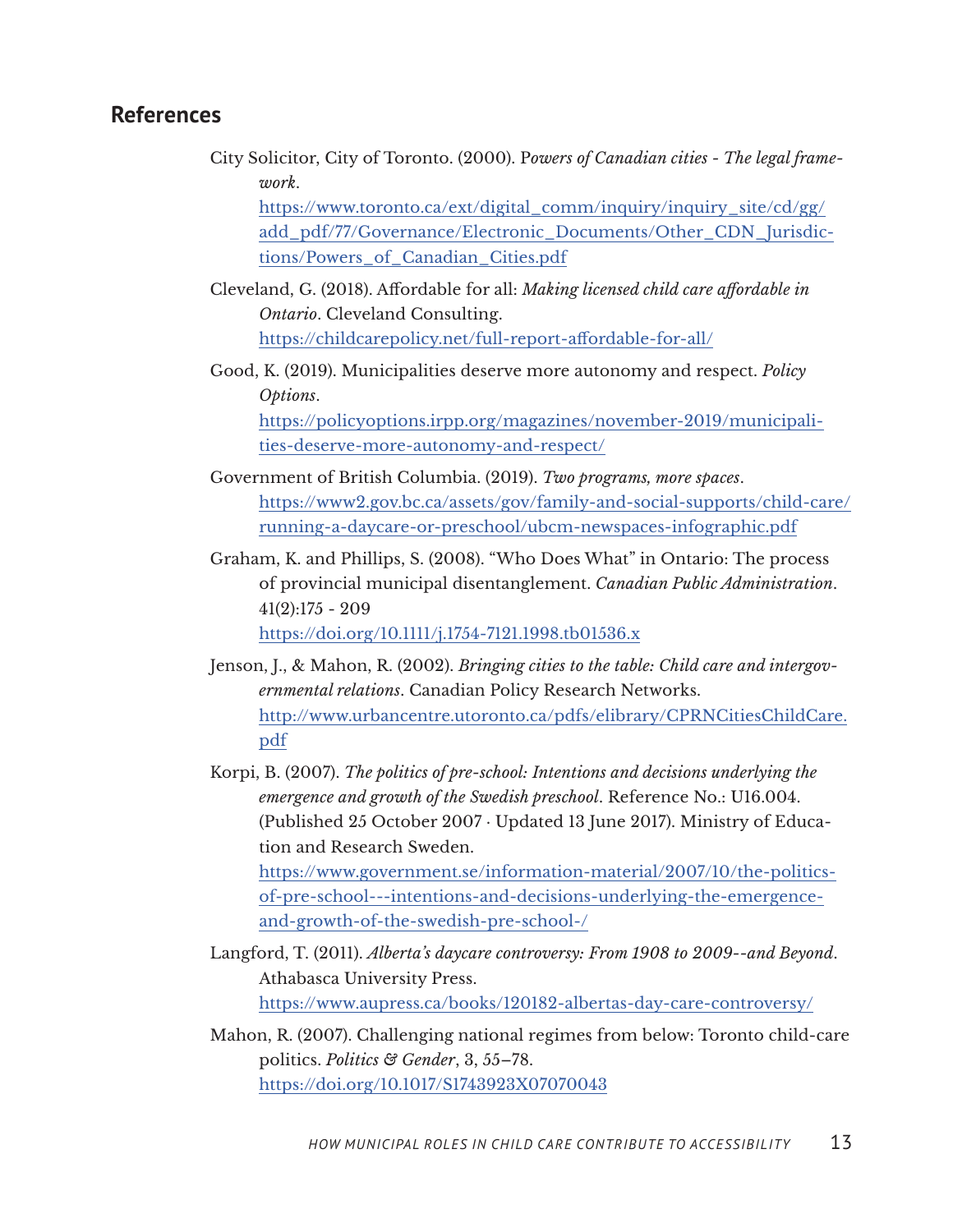- Ministry of Community and Social Services, Ontario. (1981). *Child Care Policy: Background paper*. [print].
- Ministry of Community and Social Services, Ontario. (1987). *New directions for child care*. [print].
- Molina, A. (2017). *Enhancing municipal support for child care: Policy options for the City of Surrey*. Simon Fraser University. <http://summit.sfu.ca/item/17133>
- Muttart Foundation. (2011). *Municipal child care in Alberta: An alternative approach to the funding and delivery of early learning and care for children and their families*.

[https://muttart.org/reports/municipal-child-care-in-alberta-an-alterna](https://muttart.org/reports/municipal-child-care-in-alberta-an-alternative-approach-to-the-funding-and-delivery-of-early-learning-and-care-for-children-and-their-families/)[tive-approach-to-the-funding-and-delivery-of-early-learning-and-care](https://muttart.org/reports/municipal-child-care-in-alberta-an-alternative-approach-to-the-funding-and-delivery-of-early-learning-and-care-for-children-and-their-families/)[for-children-and-their-families/](https://muttart.org/reports/municipal-child-care-in-alberta-an-alternative-approach-to-the-funding-and-delivery-of-early-learning-and-care-for-children-and-their-families/)

- Muttart Foundation. (2016). *Engaging Alberta municipal level governments in support of early learning and care*. [https://muttart.org/reports/engaging-alberta-municipal-level-govern](https://muttart.org/reports/engaging-alberta-municipal-level-governments-in-support-of-early-learning-and-care/)[ments-in-support-of-early-learning-and-care/](https://muttart.org/reports/engaging-alberta-municipal-level-governments-in-support-of-early-learning-and-care/)
- Plunkett, T., Municipal government (2013). In *The Canadian Encyclopedia*. [https://www.thecanadianencyclopedia.ca/en/article/municipal-govern](https://www.thecanadianencyclopedia.ca/en/article/municipal-government)[ment](https://www.thecanadianencyclopedia.ca/en/article/municipal-government)
- PQB News. (2020, July 24). More child care spaces coming to Qualicum Beach area. *Parksville Qualicum Beach News*. [https://www.pqbnews.com/news/more-child-care-spaces-coming-to](https://www.pqbnews.com/news/more-child-care-spaces-coming-to-qualicum-beach-area/)[qualicum-beach-area/](https://www.pqbnews.com/news/more-child-care-spaces-coming-to-qualicum-beach-area/)
- Spicer, N. (2015). *A municipal survey of child care spaces and policies in Metro Vancouver*. Metro Vancouver. http://www.metrovancouver.org/services/regional-planning/Planning-Publications/ChildCareInventoryPoliciesReport.pdf
- Torjman, S & Leviten-Reid, E. (2003). *The social role of local government*. Maytree Foundation.

<https://maytree.com/publications/the-social-role-of-local-government/>

Union of British Columbia Municipalities. (2020) *Community child care planning & space creation programs summary of funded applicants, 2019-2020*. [https://www.ubcm.ca/sites/default/files/2021-05/child-care-2019-2020](https://www.ubcm.ca/sites/default/files/2021-05/child-care-2019-2020-summary-funded-projects.pdf) [summary-funded-projects.pdf](https://www.ubcm.ca/sites/default/files/2021-05/child-care-2019-2020-summary-funded-projects.pdf)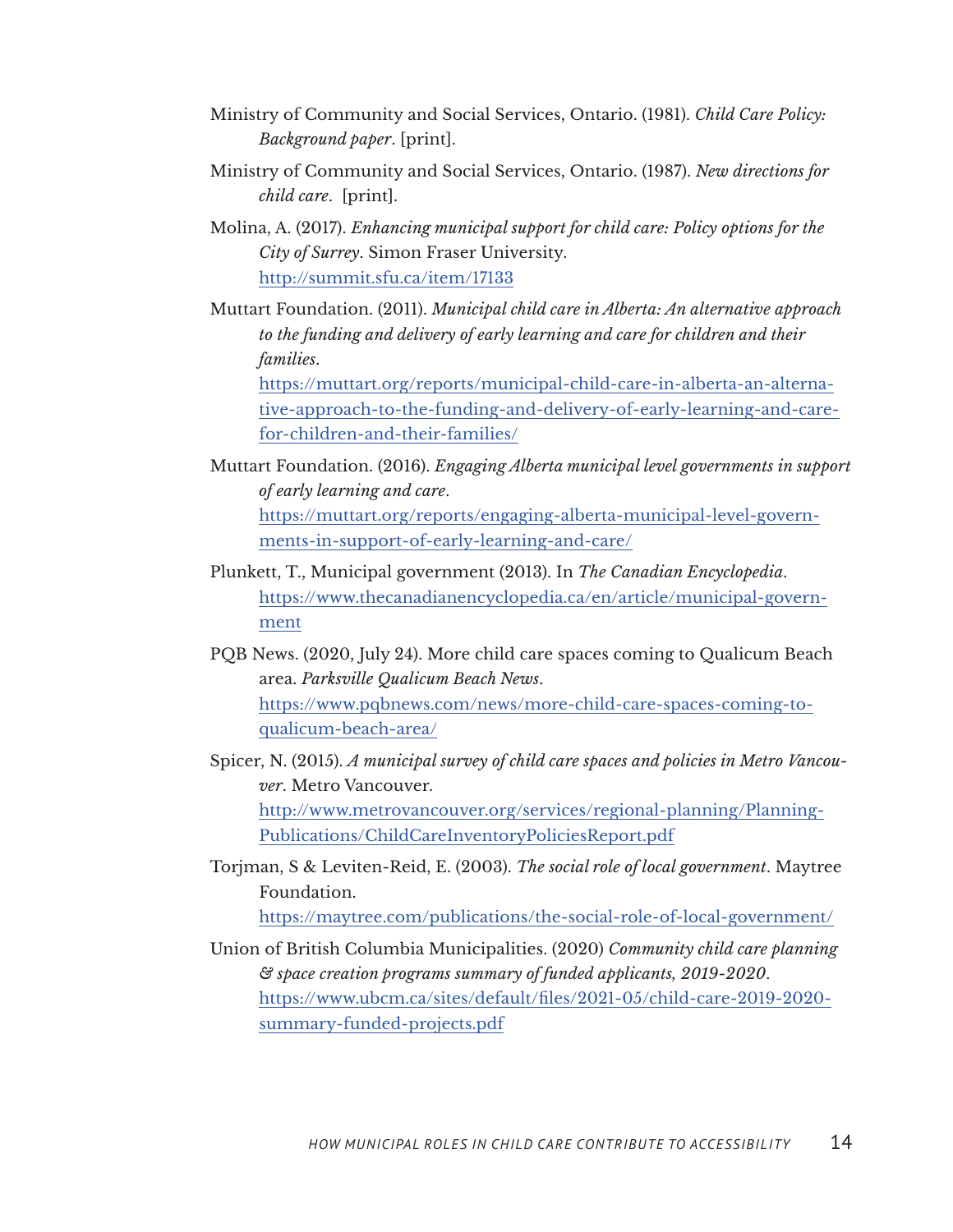

#### **[childcarecanada.org](https://childcarecanada.org)**

Childcare Resource and Research Unit. February 2022. ISBN: 978-1-896051-77-2

#### **Library and Archives Canada Cataloguing in Publication**

#### *Moving from private to public processes: A series on creating child care in Canada*

1. Child care services—government policy—Canada; 2. Early childhood education—government policy—Canada; 3. Friendly, Martha; 4. Beach, Jane; 5. Vickerson, Rachel; 6. Mohamed, Sophia; 7. Rothman, Laurel; 8. Young, Carol Ann; 9. Childcare Resource and Research Unit.

This work is licensed under the Creative Commons Attribution-Non-Commercial-NoDerivatives 4.0 International (CC BY-NC-ND 4.0) License. To view a copy of this license, visit https://creativecommons. org/licenses/by-nc-nd/4.0/

This report is fully downloadable. Sections may be freely reproduced for educational, scholarly and not-for-profit purposes if they are limited in length and fully cited. Permission to reproduce longer sections or for commercial publications should be sought in writing from the Childcare Resource and Research Unit.

#### CITATION

Childcare Resource and Research Unit. (2022). How municipal roles in child care contribute to accessibility. In Childcare Resource and Research Unit, *Moving from private to public processes: A series on creating child care in Canada*.

design by Billie Carroll (UNIFOR Canadian Freelance Union)